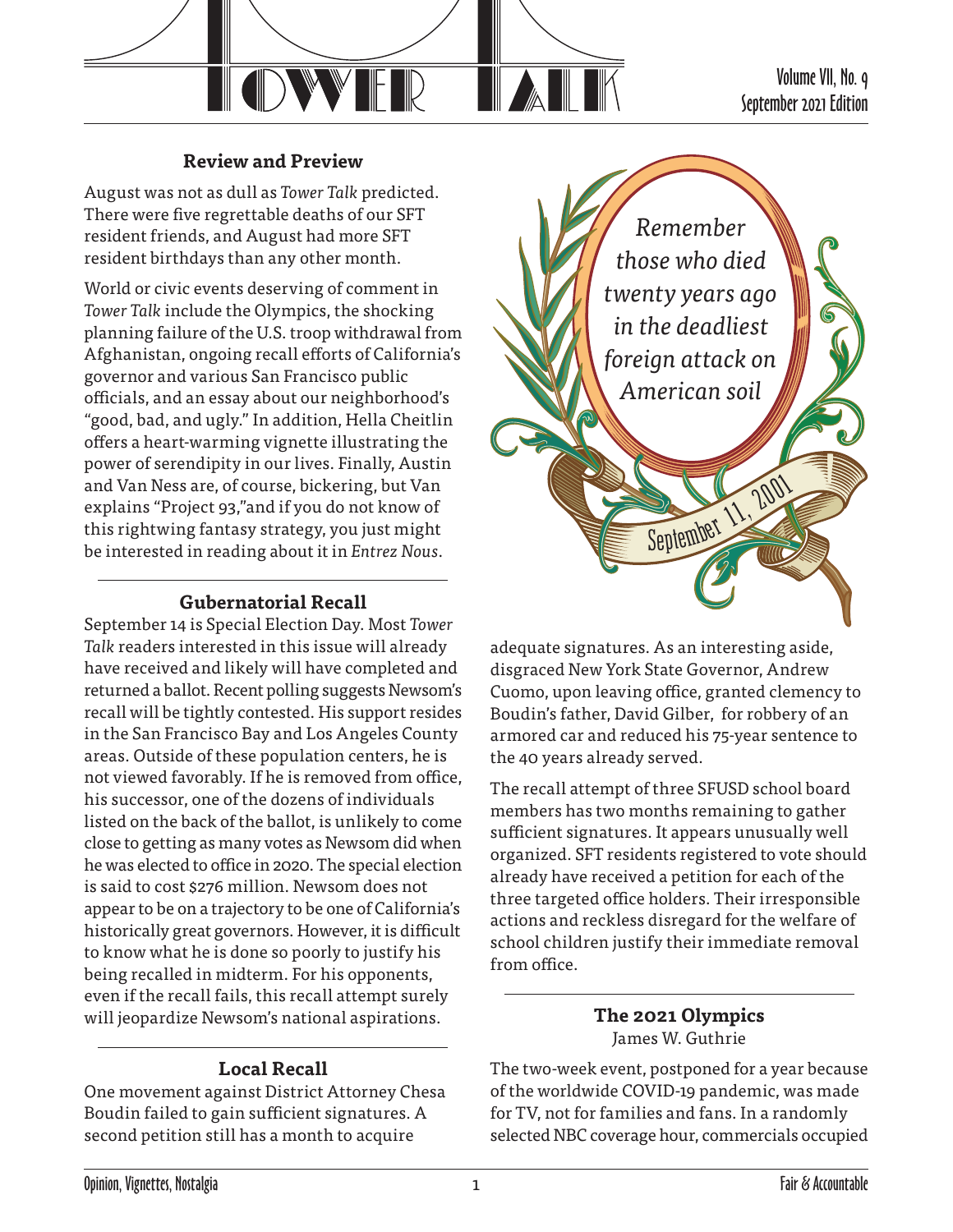23 minutes of viewing time. The heavy onslaught of commercials might explain why viewership was down more than 40% over five years ago with the Rio Olympics. For athletes, it probably was difficult not having relatives and friends present who had supported them throughout all their training. As a nation, the United States bested China when it came to overall medals. Women's track and field alone accounted for more gold medals than most other nations.

For those of us watching on television, the empty seats in stadia and performance sites seemed just plain strange. There were some marvelous athletes and some eye-opening competitive events. Whoever thought skateboarding was a sport requiring extraordinary athletic skills. Now we know. Too bad lesser-known events like rowing, archery, dressage, sailing, and the women's decathlon received little attention when they require so much individual and team skill and effort.



This is my grandpa. He's going to explain why this country is going to hell in a handbasket."

Our women's teams distinguished themselves. Women's gymnastics, volleyball, swimming, track and field, and basketball were superb. Youthful Molly Seidel from Wisconsin, who previously had run only two marathon races in her life, overcame high temperatures and strength sapping humidity and received a bronze medal in that event.

Regrettably, our women's bronze medal soccer team had an off-putting contingent of whiners who publicly proclaimed they were embarrassed to represent the United States. How do you think they would be treated if they were from China, Russia, Iran, or North Korea?

U.S. men did well in basketball, volleyball, swimming, and various individual sports. Our men's track and field team, which should be the best the world, was an embarrassment. Their overall management of events, matching of athletes to races, and coaching was so bad that a former multi-gold medal superstar, Carl Lewis, was moved to speak publicly, calling our men's track and field efforts clownish. Track and field teams from Norway and Italy excelled in events where the U.S. should have dominated. The U.S. 400-meter hurdle entrant performed magnificently, setting a world record only, sadly, to come in second to a Norwegian who ran at an even faster world record pace.

The entire spectacle calls into question whether the Olympics should move every four years from one international venue to another. These efforts are extraordinarily costly for host nations and may be draining resources to support circuses that might better be spent for services. For example, Japan spent more than \$3 billion on Olympic venue construction. Might it not just be better every four years to hold the Olympics in Athens and honor history as much as the present. *Just sayin!* The next summer Olympics are to be held in 2024 in Paris. Maybe we could move back to Athens after that?

#### **From Blue to Khaki** Hella Cheitlin

Sometimes life does not go exactly as planned, and the change might not be all bad.

It was Mel's last year at Temple University Medical School. He said, "Hella, I have to make a decision about an internship. So far, I just can't seem to find the right fit: excellent academics and enough money so you can stop having to support us." Mel had been looking for hospitals that combined a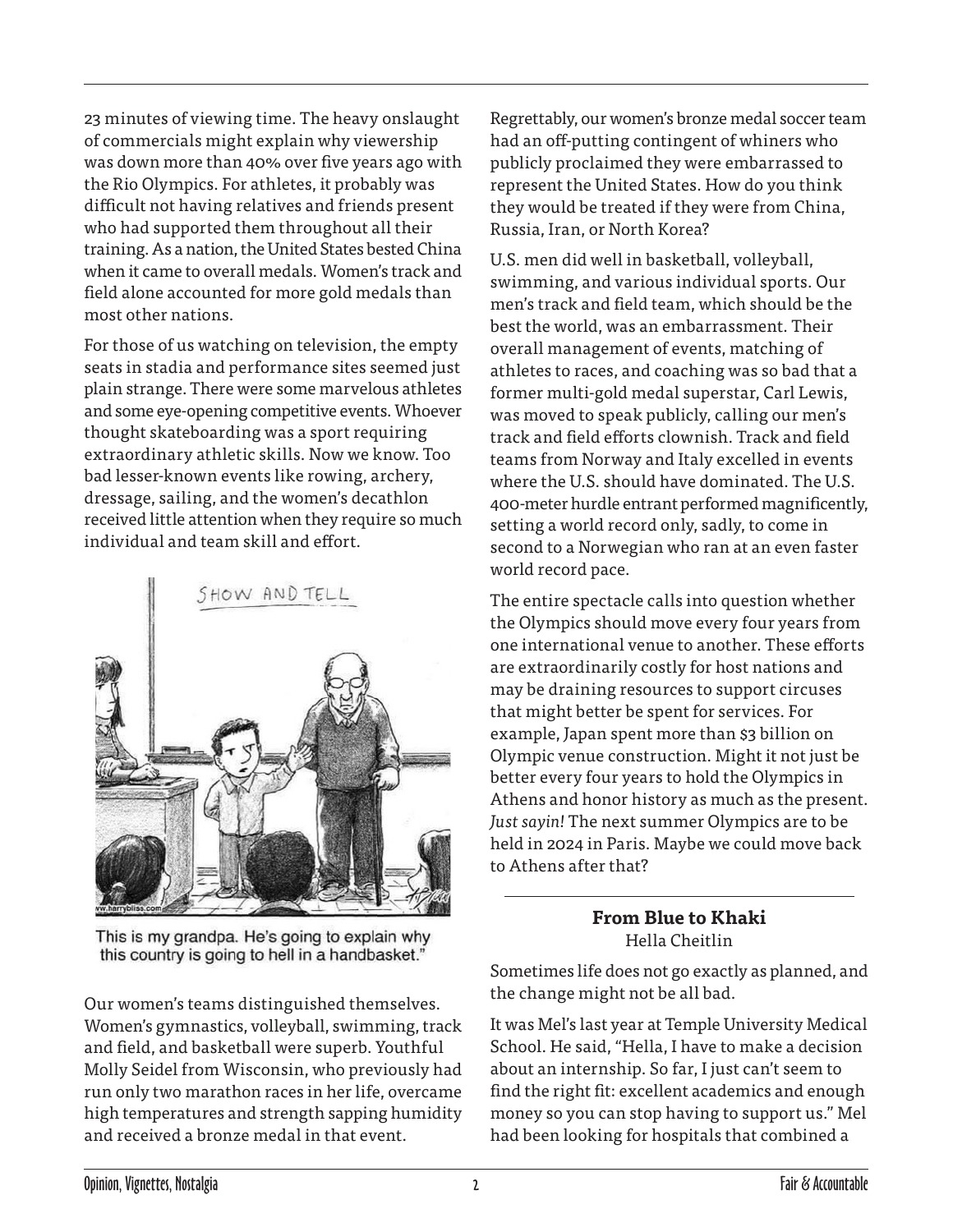decent stipend with excellence in teaching. The large, major, famous medical centers that offered much sought-after internships, were reputed to have the best professors and opportunities to learn, but they not only didn't pay the interns, but the interns paid the institution \$10 per month for laundry. Some schools did not even allow their interns to be married.

One of Mel's professors at Temple was a proud Navy man. He recommended that Mel consider an internship in the Navy, an opportunity to receive good training and an officer's pay. (I was pleased about this idea since I always liked Mel in blue.) Mel visited the Naval Hospital in Philadelphia and liked it. But then his newly acquired Navy officer advisor suggested, "Before you make that decision, why don't you look at the Bethesda Naval Hospital near Washington D.C. The hospital there is the Navy's very best teaching facility and Washington is an exciting place to live." Mel and I gathered up our spare pennies and bought train tickets to Washington. After all, we thought, that is not too far from Philadelphia.

We left North Philadelphia station on a cold, cloudy December morning. The clickety-clack and rocking of the train had just started, when snow flurries began to fall. By the time we pulled into Washington's Union Station, 2 inches of snow covered the ground – a virtual blizzard according to local news (which would have given someone in North Dakota a big giggle.) In the station's vast waiting hall, we approached a Traveler's Aide lady for directions to Bethesda Naval Hospital. She laughed and said, "You can't get there! Because of heavy snow, buses aren't running. However, if you are interested in military hospitals you can get to Walter Reed Army Medical Center. The trolley tracks have been cleared and you can get there." That is how Mel got to spend 20 years, not in blue, but in khaki!

#### **Our Neighborhood's Good, Bad, and Ugly** James W. Guthrie

*Good:* In the past year, I have had numerous disappointing encounters with local physicians. Some have been unjustifiably tardy for appointments;

others over-prescribed drugs, made inaccurate diagnoses, and several were disrespectful of patients. Thus, it was with some trepidation that I accepted the generosity of an SFT friend who introduced me to his long-standing cardiologist. And, what a great relief and fulfilling experience it turned out to be. For the moment, this physician will remain anonymous. However, I will silently sing his praise to high heaven.

Finding him among the rabbit warrens and Pavlovian mazes comprising his office medical complex took about 10 minutes. I joked later with my SFT friend that anyone surmounting this Rubik's cube locational puzzle was simultaneously eligible for admission to Stanford and Harvard.

My new doctor was worth the geographic challenge. He was an old-fashioned doctor. He spent two hours with me extracting my health and family history and then he physically examined me. We talked about many things and found that we had much in common, particularly our families and views about modern life. At the end of it all, he gave me a reasonably good bill of heart health, and for that I was grateful.

The entire experience was a memorable step back into yesteryear. Frankly, his waiting room, his receptionist's office, and his own office and examination room were something out of a Victorian novel. The receptionist was in a cramped alcove by herself and invisible. Only by walking into the room and loudly saying "Hello," did she somehow magically appear.

Then, after filling out a few forms, I went down the hall to his patient waiting room. The small, crowded space had file boxes occupying much of the floor and no two chairs that matched. When the physician came to greet me, he said "Why don't we talk in here, my office is a tad crowded." Later, I was personally able to confirm his description. By comparison, his combined office and examination room rendered the receptionist's area and patient waiting room spartan or Amish minimalist.

During our preliminary conversation, his cell phone rang constantly, his receptionist/secretary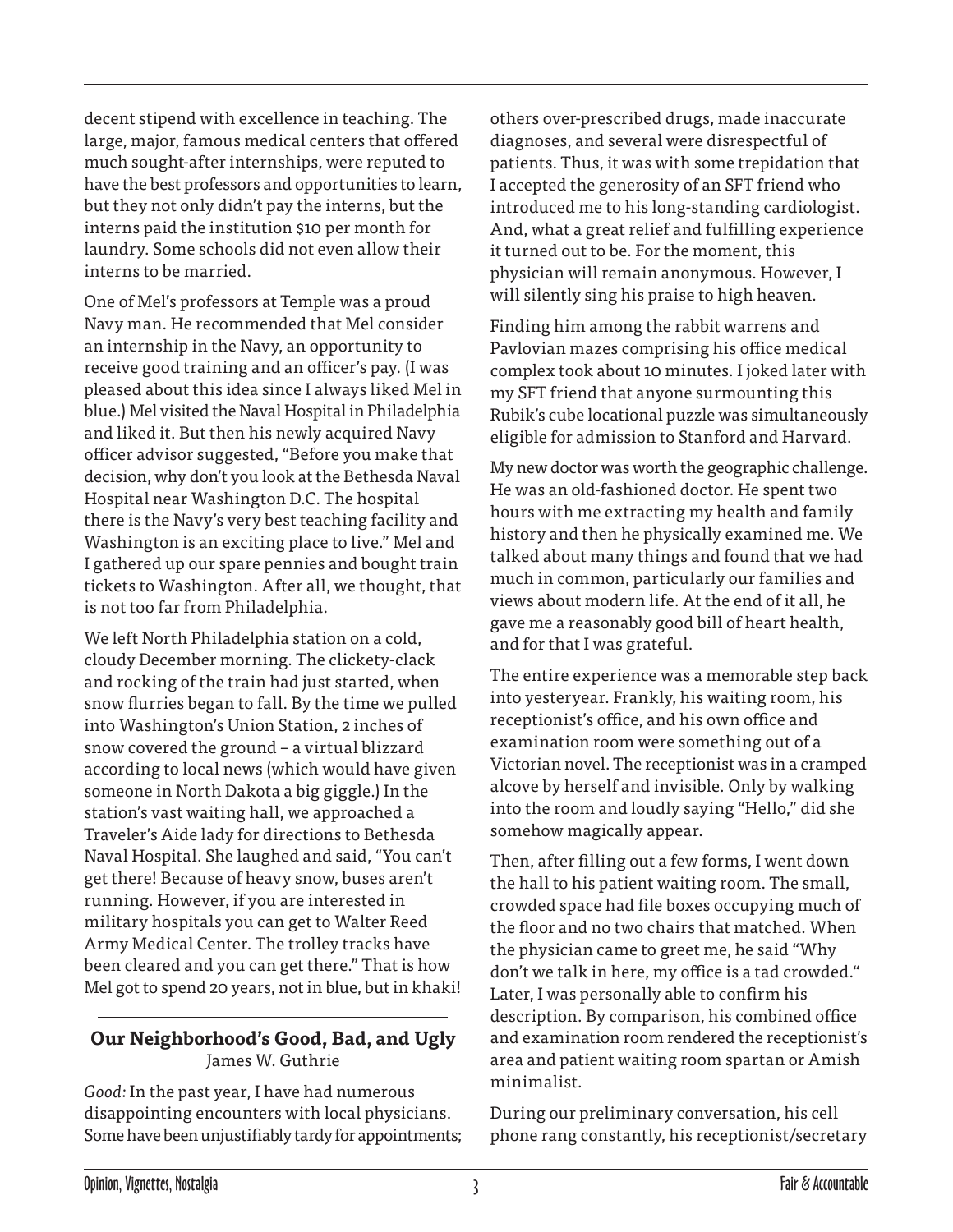came in and asked many questions, he stood up from his chair and looked for pieces of paper and rifled through file boxes repeatedly. Then, somehow, miraculously, when he was finished with whatever interruption had occurred, he resumed the conversation exactly where we left off before he was distracted. He would even return to my last spoken word.

Never once did I have the sense that I was subordinate to whatever else he was doing, it was just that it was necessary for him to do it.

Eventually we went into his examination room. It was literally strewn with files from one side the other. I think the furniture could have been acquired from auctions at 1920 brothels and Greyhound bus depot surplus sales. When I sat across from him at his office desk, he was behind such a stack of patient files, research journals, pharmaceutical advertisements, and directories that all I could see was his white hair. Yet, somehow, he seemed to know where everything was.

However strewn and higgledy piggledy his office complex might have been, he personally was quite neat and nicely dressed.

When examination time came, he set up the EKG monitor and personally placed multiple electrodes; no one assisted him. It probably was one of the most thorough physical examinations I have ever had. Even though it was interrupted every five minutes by yet another phone call, another head popping into his office, or some other kind of high-need activity.

Repeatedly, he instructed patients to phone his personal number that evening or over the weekend when he was less busy. (How many times have you ever heard a doctor say that?)

This genuinely compassionate, technically expert, and utterly professional gentleman made all the above eye-opening, jaw dropping, unexpected conditions more than tolerable. His manner made the experience indelibly etched pleasant, memorable, and worthwhile.

As I was about to depart, he stopped me for a second, reached into his shirt breast pocket took out a personal card and said, "Here's how to reach me when the office isn't open."

#### Really!!!

*More Local Good:* The website through which SFT residents can now see daily menus, program activities, and make maintenance and medical ride requests is terrific. Thank you, Patricia Willets, Peter Hertzmann, and Jennifer Hamilton.



*Bad:* Liquor dealer Bevmo, two blocks south of SFT on Van Ness Avenue, has been engulfed by some other remote and faceless conglomerate. In addition to wines and spirits, new management has substantially expanded food items and bar accoutrements.

I visited in person on a Saturday in preparation for an upcoming celebratory event. I placed my order and carefully arranged to have it delivered to my apartment. I am no longer eager to carry a case of wine on my shoulder for the several blocks home. Hence, I paid a \$10 fee to have my order delivered.

About two hours later, the delivery arrived. SFT security called me down to the lobby to verify my identification. I was flattered but perplexed. (Does Bevmo really think a delivery to a senior center will involve someone under age 21.) No sooner did I see the delivery person with a small box, I knew this was not my order. I informed him that a mistake had been made and that I was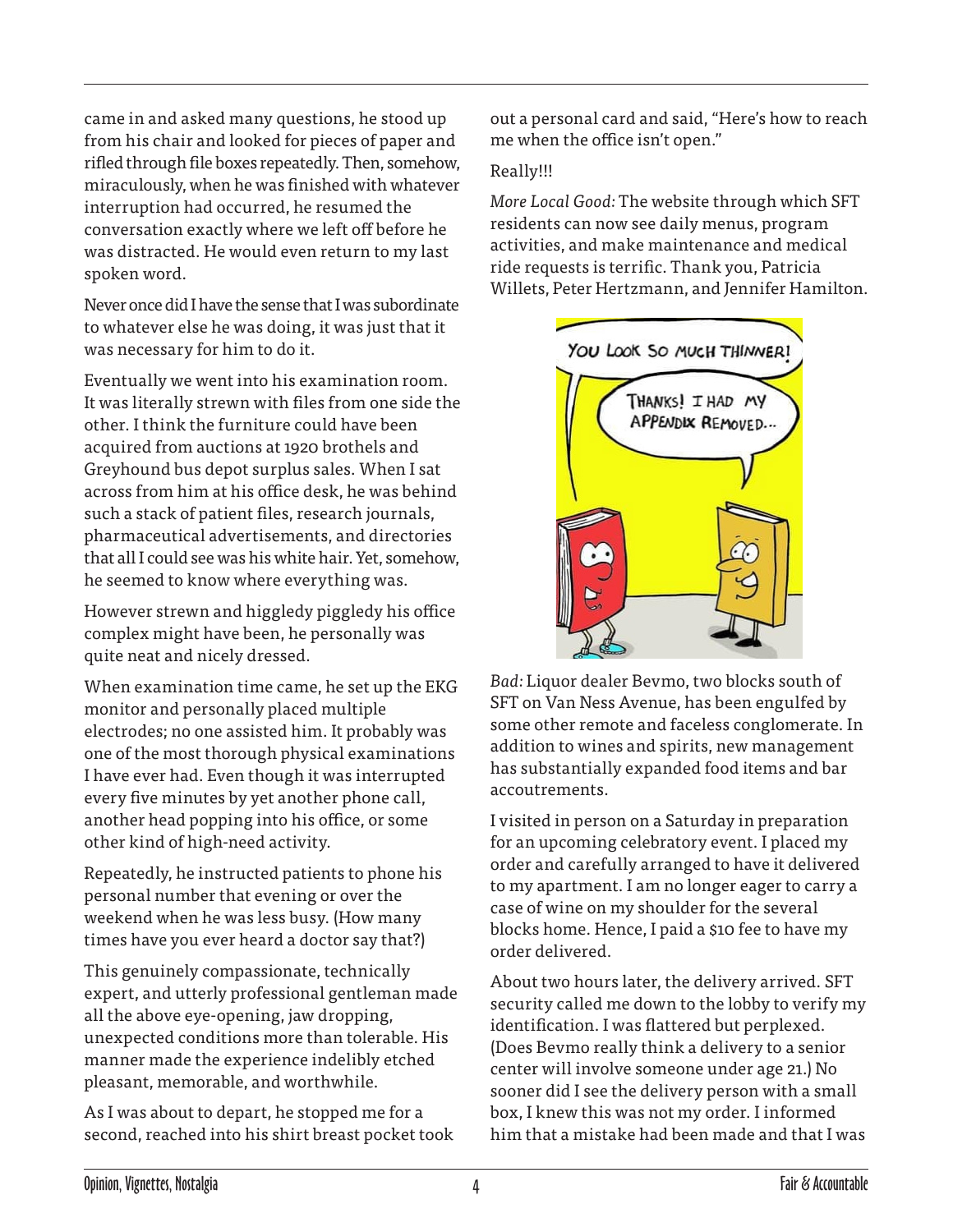not going to accept that which he brought. He was nonchalant about it and said, "I'm sorry there's a mistake. I'll see what can be done."

Two hours later another delivery arrived. This also was wrong. I decided to walk down to Bevmo and personally straighten things out. I found someone who claimed to be an assistant manager. He said that both orders were correct, and I was wrong. So, I retrieved my receipts and proved my case. He apologized. He said, "I'll see that these are delivered." I said," No. I'll get them home myself. You can just refund my \$10 delivery fee." (I'm remembering the days when Bevmo delivered to the Towers for free.)

Mr. Assistant Manager said, "I can't do that. New management permits no refunds." I thought to myself apparently new management doesn't permit good service either.

I eventually got what I wanted by doing it myself. However, I would suggest fellow SFT residents frequent the wine shops and liquor stores on Polk Street and elsewhere in our neighborhood.

Bevmo 's prices aren't all that good anyway.

*Ugly:* What is with the "Noir" at 1425 Franklin Street, across from SFT? The entire structure looks absurd. The bottom one or two floors resemble a cheap saloon in a Clint Eastwood spaghetti western. On top of this already odd structure someone has placed a six-story black cube that seemingly is unrelated to anything upon which it stands or anything else in the neighborhood.

The entire project is off kilter. Realtors were trumpeting its virtues and arranging tours in June. All that came to an unexplained halt. Somehow marketers had gotten ahead of the construction team. At this writing it is not clear what is going to happen with the structure, but recent marketing videos specify the asking price for condos \$3+ million.

I recommend demolition.

# **Entrez Nous**

Austin and Van Ness reside in SFT 1501. They are having their morning coffee and discussing national politics. Let's listen.

*Aus:* Isn't it great having presidential stability?

*Van:* Huh! I never thought anyone could be worse than Jimmy Carter, but Biden is on course to displace him as the worst modern President. I think incompetence, or at best, Presidential somnolence might possibly be more accurate descriptors than "stability."

*Aus:* Biden is doing a terrific job; he got an infrastructure bill through Congress.

*Van:* Yep! He added nicely to the \$29 trillion federal deficit just in time to fuel inflation even more. And he pulled out of Afghanistan in the worst imaginable way. Good work, Joe!

*Aus:* You are so prejudiced regarding Biden. Give him a chance!

*Van:* His chance is up. He has assembled a Cabinet team of idiots. With Secretary of State Antony J. Blinken, we now have *Winken, Blinken, and Nod*. Just what we need.

*Aus:* What do you think is going to happen three years from now when Biden's first term is up?

*Van:* Interesting question. Your assumption is that Biden will live that long. There is a good chance that Kamala Harris will be President by then.

*Aus:* We'll see. But Biden is holding up well so far.

*Van:* Who knows how he's holding up. We are almost back where we were a century ago when Woodrow Wilson 's wife, Edith, was running the nation, and very few knew about it.

*Aus:* Do you think Jill Biden is running the country?

*Van:* No. That's even funny. I do not think Jill Biden is running anything. She is on a trajectory to become the least distinguished first lady in a century. However, numerous nameless and faceless liberal White House aides are happy to tell Biden when to read his teleprompter and when to sign his name.

*Aus:* So!! smarty-pants, what do you think the Republicans have in store for us? I hope it is not bringing back Trump, the extraterrestrial.

*Van:* Barring a catastrophe, Vice President Harris